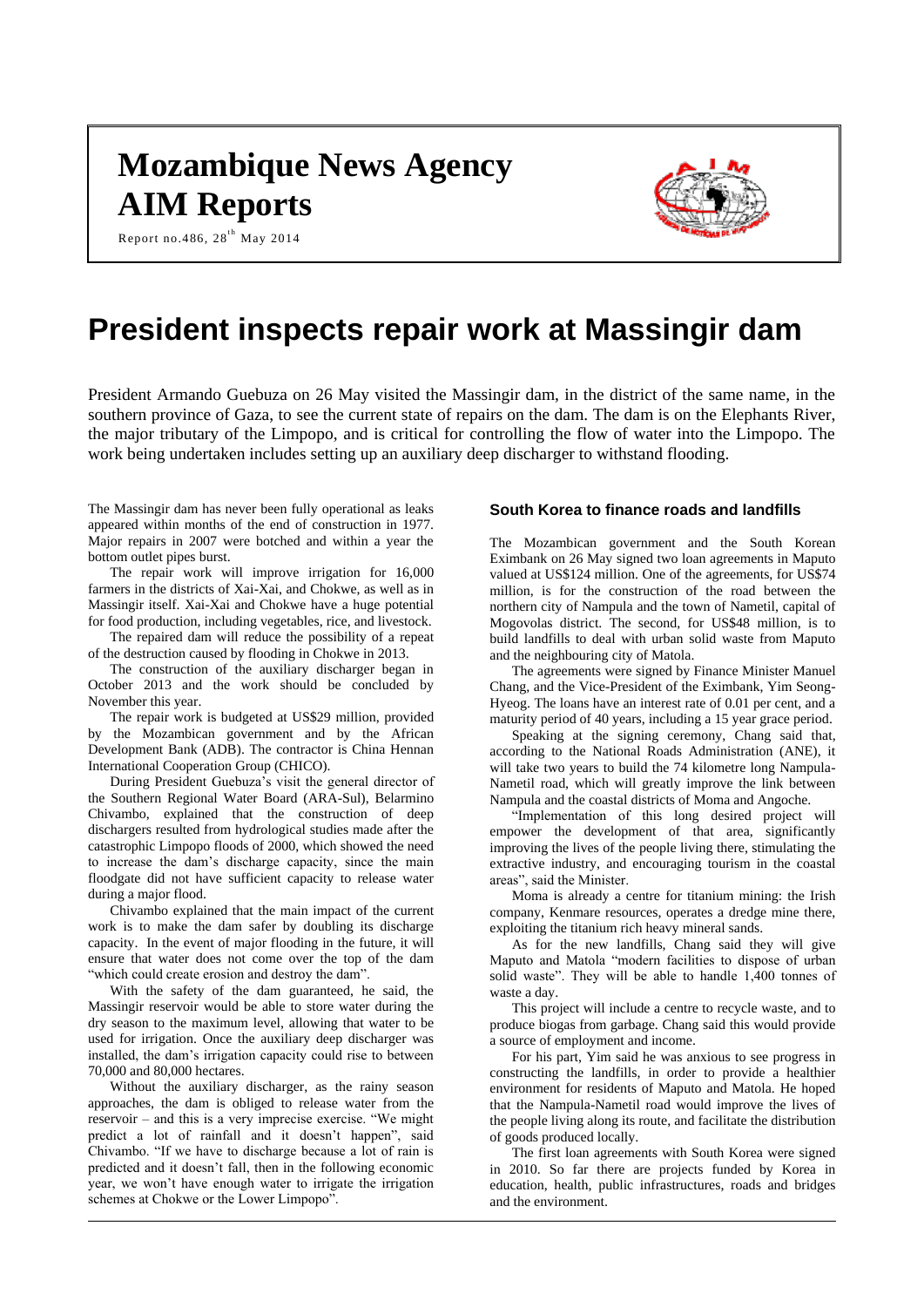#### **Voter registration reaches over 87 per cent**

The final figures from this year's voter registration in Mozambique show that 87.7 per cent of the estimated potential electorate of 12,203,727 has been registered.

Voter registration began on 15 February and should have ended on 29 April. At the request of the country's main opposition party, Renamo, registration was extended by a further 10 days, and so ended on 9 May.

It was only during the last couple of days that the final eight brigades were able to deploy to areas in Gorongosa district, in the central province of Sofala, which had been seriously affected by clashes between Renamo gunmen and Mozambican government forces.

It had been hoped to register 9.14 million voters this year. In the event the 4,078 registration brigades issued voter cards to just over 7.7 million people. In addition, more than three million people were registered last year in the 53 municipalities, prior to the municipal elections held on 20 November 2013. When the registration figures for 2013 and 2014 are added together, Mozambique now has a total registered electorate of 10,697,245.

Broken down by province, the figures are as follows:

- 1. Niassa 602,921 (80.1 per cent of the target)
- 2. Cabo Delgado 939,622 (100.5 per cent)
- 3. Nampula 2,090,023 (85.5 per cent)
- 4. Zambezia 1,871,146 (85.1 per cent)
- 5. Tete 940,758 (83.7 per cent)
- 6. Manica 705,129 (84.6 per cent)
- 7. Sofala 925,903 (98.9 per cent)
- 8. Inhambane 597,910 (86.1 per cent)
- 9. Gaza 571,832 (87 per cent)
- 10. Maputo Province 746,458 (83.8 per cent)
- 11. Maputo City 705,543 (95.8 per cent).

Despite the clashes with Renamo, the brigades in Sofala reached almost 100 per cent of the estimated potential electorate. Sofala was beaten only by Cabo Delgado, in the far north. Achieving over 100 per cent of the target is possible because the projections from the 2007 census do not take recent migration into account. The Cabo Delgado population is believed to have swollen as people move into the province because of the recent discoveries of huge deposits of natural gas.

Based on the final registration figures, the CNE has now allocated parliamentary seats to the provinces. The seats are allocated in proportion to registered voters, and the results are as follows (the number of seats in the current parliament is shown in brackets):

1. Niassa - 14 (14)

- 2. Cabo Delgado 22 (22)
- 3. Nampula 49 (45)
- 4. Zambezia 45 (43)
- 5. Tete  $-22(20)$
- 6. Manica 16 (16)
- 7. Sofala 22 (20)
- 8. Inhambane 14 (16)
- 9. Gaza 13 (16)
- 10. Maputo Province 17 (16)
- 11. Maputo City 16 (18)

Thus Nampula gains four seats, Sofala and Tete each gain two, and Maputo province gains one. Zambezia, Inhambane and Maputo City each lose two seats, while Gaza loses three.

The number of seats for Niassa, Cabo Delgado and Manica remains unchanged. The Mozambican parliament, the Assembly of the Republic, has 250 seats, and the 11 provinces account for 248 of them. The remaining two seats are reserved for representatives of Mozambicans living abroad, one for Africa and one for the rest of the world.

The voter registration is also used to calculate the number of seats in the ten provincial assemblies. The law on the provincial assemblies states that when a province has 400,000 registered voters or fewer, the assembly has 50 seats. When the number of voters is between 400,000 and half a million, the number of seats rises to 60. Where there are between 500,000 and 600,000 registered voters, the Assembly has 70 members. The number of seats rise to 80 in provinces where there are between 600,000 and 700,000 votes. In provinces with more than 700,000 voters, the Assemblies grow by one seat for every additional 100,000 voters. So the number of seats in the provincial assemblies to be elected on 15 October will be as follows:

- 1. Niassa 80
- 2. Cabo Delgado 82
- 3. Nampula 93
- 4. Zambezia 91
- 5. Tete 82
- 6. Manica 80
- 7. Sofala 82
- 8. Inhambane 70
- 9. Gaza 70
- 10. Maputo province 80

Maputo City does not have a provincial assembly, since it is the only one of the 11 provinces whose entire territory is covered by a municipal assembly.

#### **Thirty five organisations register for elections**

Thirty political parties, three coalitions, and two independent citizens' groups, have registered with Mozambique's National Elections Commission (CNE), expressing their interest in participating in the presidential, parliamentary and provincial elections scheduled for 15 October.

The CNE has approved 27 of them, and is analysing the paper work of the eight who registered on 18 May, the final day for registration.

All three parliamentary parties – the ruling Frelimo Party, Renamo and the Mozambique Democratic Movement (MDM) – have registered and have been accepted. They intended to contest all the elections in all constituencies.

Although 35 parties have registered with the CNE, there is no guarantee that they will all stand. They must now submit provincial lists of candidates to the CNE. Each candidate must provide an authenticated copy of his identity card, or birth certificate, an authenticated copy of his voter card, to prove that he is a registered voter, a criminal record certificate, and declarations accepting nomination

For the parliamentary election, each provincial list must contain enough candidates to fill all the seats allocated to that province, plus at least three supplementary candidates. This means that any party intending to stand in all constituencies must present lists containing at least 289 names.

It may seem puzzling that so many tiny parties with no chance of winning seats are prepared to try again. The reason is financial – the Mozambican state provides money for election campaigns, and any party whose candidates are accepted by the CNE is entitled to a share of that money.

Parties have until 21 July to submit candidates to CNE.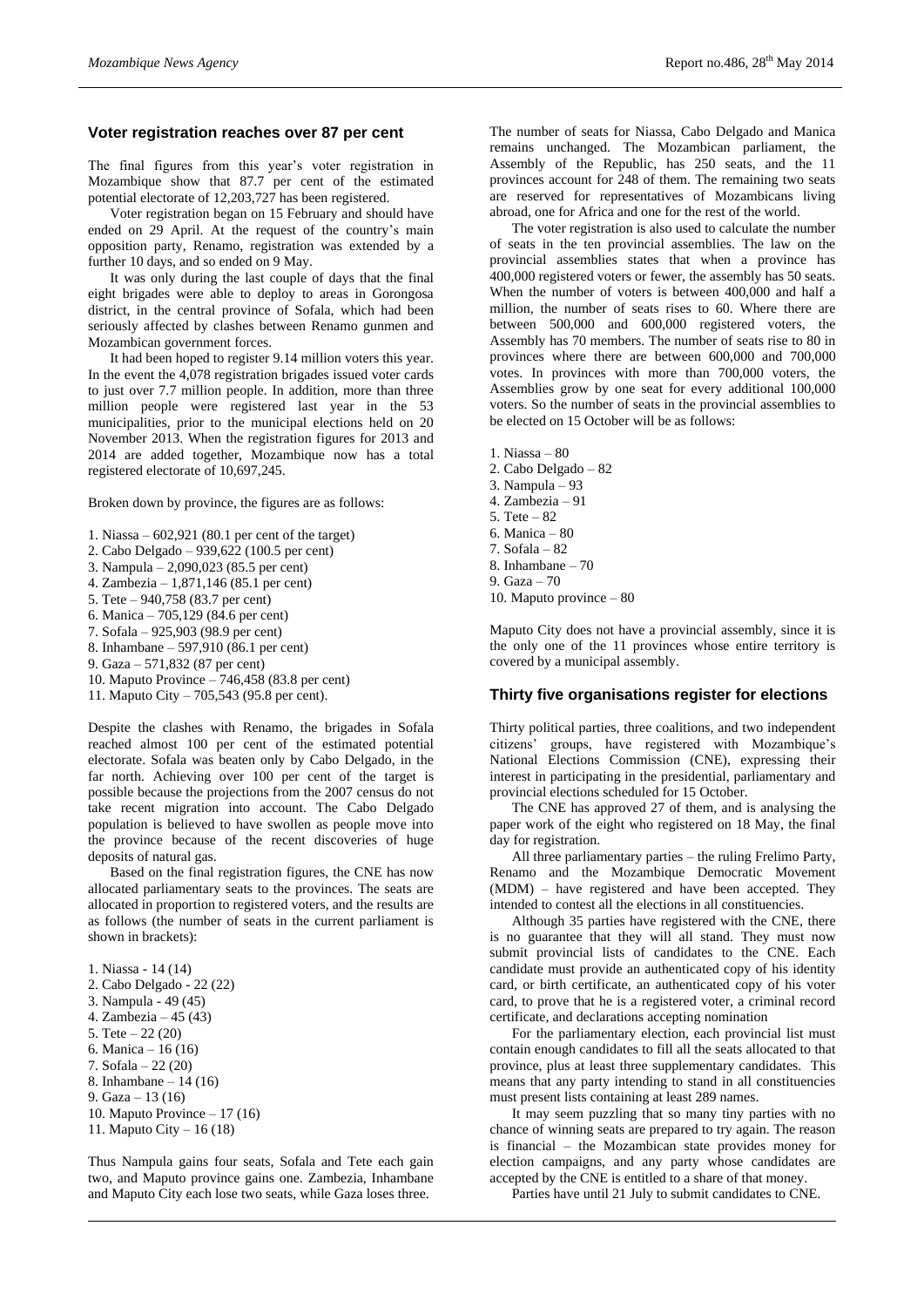## **Armed conflict severely impacting on tourism**

Direct losses to Mozambique's tourism industry caused by the conflict between government forces and Renamo gunmen are estimated at slightly more than US\$10 million between November 2013 and January 2014, according to American consultant Ema Batey.

Speaking on 27 May at a Maputo meeting on the impact of the conflict on tourism, organised by the Sofala Commercial and Industrial Association (ACIS) and the United States Agency for International Development (USAID), Batey said that the vast majority of the losses – US\$8.5 million – occurred in foreign tourism, even though foreigners only accounted for 23.8 per cent of the industry in those months.

Business tourism was less affected than leisure tourism. Only 10 per cent of business tourists (foreign and domestic) cancelled their trips in the three months under consideration. This may be because only 50 per cent of the foreign business travellers were even aware of the conflict.

But 80 per cent of the foreigners travelling into Mozambique for leisure by car knew of the conflict with Renamo, and 50 per cent of them cancelled. Mozambican travellers all knew about the conflict and, despite regular Renamo ambushes on the 100 kilometre stretch of the main north-south highway between the Save River and the small town of Muxungue, the vast majority of them took the risk. Only two per cent of Mozambican visits by road were cancelled.

But the clashes with Renamo cannot account for the full decline in tourism. The Renamo ambushes against civilian vehicles only began in late June 2013. But according to Batey's figures, international arrivals in Mozambique peaked at rather more than three million in 2009, and fell to 1.9 million in 2013. That, she claimed, was a decline of 28.7 per cent in business tourism and 10.7 per cent in leisure tourism.

As for the direct contribution that tourism makes to Mozambique's Gross Domestic Product, Batey put it at 13.9 billion meticais (about US\$454 million) in 2013. This is 3.2 per cent of GDP – much lower than the 5.6 per cent of GDP forecast.

Many factors could be at play in the decline in foreign tourism. The tourist market is competitive, and the bulk of foreign tourists to Mozambique come from just one country, South Africa. They have plenty of alternatives – Mozambique is competing against destinations such as Botswana, Tanzania, Kenya and even Zimbabwe, and against South Africa's own beaches and nature reserves.

Furthermore South African tourists have been hit by the fall in value of the South African currency, the rand. In late 2009, one rand could buy over five meticais. In late 2013 it bought about 2.8 meticais. Mozambique was no longer a cheap destination for South Africans.

The notorious harassment of foreign tourists by corrupt members of the Mozambican traffic police, the shortage of qualified staff in tourism establishments, and the high cost of air travel within Mozambique, all contribute to the problems faced by tourism operators.

Tourists from Europe, America and Asia spend much more in Mozambique than South Africans do, and Batey recognised that one path towards a solution is to attract more tourists from the northern hemisphere.

*\_\_\_\_\_\_\_\_\_\_\_\_\_\_\_\_\_\_\_\_\_\_\_\_\_\_\_\_\_\_\_\_\_\_\_\_\_\_\_\_\_\_\_\_*

*This is a condensed version of the AIM daily news service – for details contact* pfauvet@live.com *\_\_\_\_\_\_\_\_\_\_\_\_\_\_\_\_\_\_\_\_\_\_\_\_\_\_\_\_\_\_\_\_\_\_\_\_\_\_\_\_\_\_\_\_*

### **Vale casts doubt on coal target**

Pedro Gutemburg, the new chairperson of Vale-Mocambique, the subsidiary of the Brazilian mining giant Vale, has cast doubt on the frequently quoted figure that Mozambique could in the medium term export 100 million tonnes of coal a year.

In an interview published in "Noticias" on 26 May, Gutemburg said this was an extremely ambitious target. What would determine how much coal Mozambique mines and exports is the existence of a market, and whether Mozambique is competitive in that market.

"The world market for coking coal is 300 million tonnes a year", he said. "Australia, which is the largest producer, has 160 million tonnes, and there are other producers such as Canada, the United States and Russia, with about 40 million tonnes. It's no good producing 100 million tonnes of coal, of you have nowhere to sell it". The fact that Mozambique had large coal reserves did not mean very much, if Mozambican coal was unable to compete on the world market.

On 23 May, Vale-Mozambique announced that it had made an operational loss of over US\$44 million in the first quarter of this year.

This did not mean that Vale was about to abandon coal mining in Mozambique. "The investments we have under way are very large", said Gutemburg, and Vale was a company that took into account "long term commitments".

Nonetheless, "what we are clearly posing is that this is a warning, not just for Vale but for the country", he said.

"The entire world is looking at the results Vale has in Mozambique", he claimed. "If they see that every time there is a quarterly report we post losses, that could hold back investment in the country".

Gutemburg warned that Vale might have to make redundancies. "We cannot guarantee 100 per cent of our employment at a time when we are losing a great deal of money", he said.

The main reason for the losses is the fall in coal prices on the world market. The price of Australian coking coal, regarded as the best in the world, was almost US\$350 a tonne in 2011, but last week fell to below US\$100 a tonne.

# **Sweden pledges budget support**

The Swedish government has pledged to disburse 720 million Swedish crowns (about US\$109 million at current exchange rates) to Mozambique in direct budget support for 2014 and 2015. US\$47.7 million will be channelled to this year's state budget, and the rest will be disbursed in 2015.

The agreement to this effect was signed in Maputo by Deputy Foreign Minister Henrique Banze and Swedish ambassador Ulla Andren.

Speaking after the signing ceremony, Banze said this aid would make a valuable contribution. Swedish support, he noted, "has contributed to the implementation of the government's programmes".

He stressed that the government "is also banking on an increase in internal resources to finance the state budget, through expanding the tax base and the efficiency of the tax collection machinery".

For her part, Andren said that Sweden is providing this support because it believes in the determination of the Mozambican government to continue reforms to reduce poverty and strengthen democratic governance.

"General budget support has contributed to important results, particularly in the social sectors and in public finance", she said.